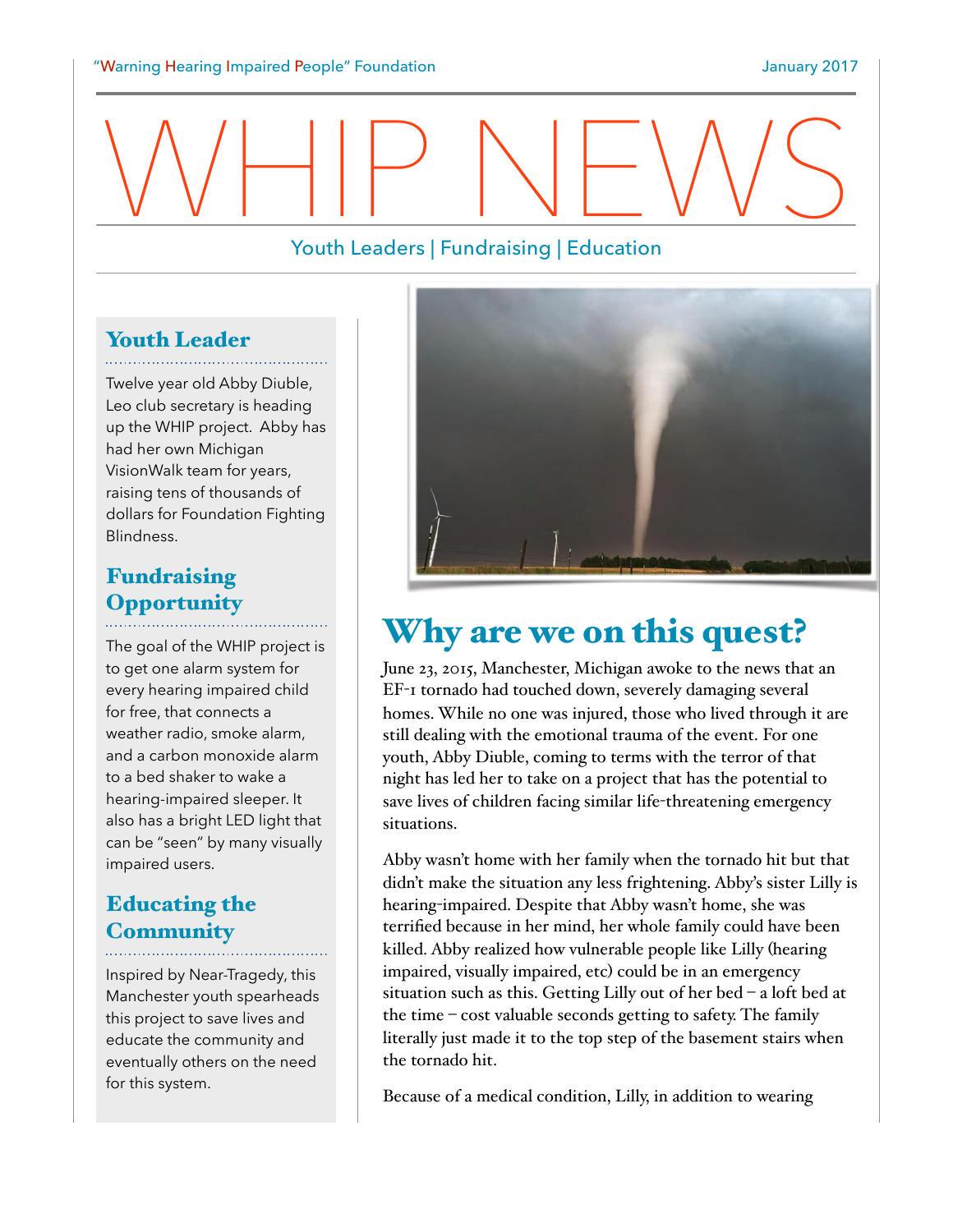

## And we are off …

#### **Our Need:**

We are working with the intermediate school districts to assess numbers of hearing impaired children.

#### **Our Hope:**

In addition to help with fundraising, we are also hoping that each Fire Department will help install the units and make sure they work in the home.

#### **Our Goal:**

Abby, herself, has been presenting at fire departments, getting the departments on board with the project.

The goal is to start in Manchester and move out into other communities in Washtenaw and Lenawee Counties.

#### **CONTACT US:**

Diuble Family Vision - 501 (c)(3) PO Box 804, Manchester, MI 48158 ph: 734-649-8543 email: [info@diublefamilyvision.org](mailto:info@diublefamilyvision.org)

[diublefamilyvision.org](http://diublefamilyvision.org)

**Donations are completely tax deductible!**

hearing aids, could face blindness. This has led us to become crusaders for the fight to cure blindness. Lilly, Abby and their family and friends have raised almost %150,000 over the last several years for the Foundation Fighting Blindness and the Michigan Vision Walk. While Lilly's younger sister Abby has always helped in this project, she is heading up this new project we've named WHIP, which stands for "Warning Hearing Impaired People."

### *To the Rescue: The KA300 Wireless Alarm Monitoring System by Krown Manufacturing, Inc.*

Abby began by researching alarm systems for the hearing impaired, and finally selected the KA300 Wireless Alarm Monitoring System made by Krown Manufacturing, Inc.

An instrumental part of the program is working with local fire departments. To start the campaign, WHIP is asking each local fire department to help with raising enough money to buy an alarm system for each child in their service area. We are also speaking to businesses through their Chambers of Commerce, Lions clubs and other service clubs to try to line up donations.

#### In May, Abby presented this idea to the Lenawee County Fire Chiefs. In November, she pitched the idea to the Ann Arbor City Fired Department. The project has been very well received.

We are working with Ann Arbor City Fire and the Washtenaw Intermediate School District to write a grant proposal to aid us in funding the project county wide. In that proposal, we are

including not only hearing impaired children, but visually impaired children as well.

Please let us know how you can help and support our efforts today!

VISIT OUR WEBSITE FOR MORE INFORMATION!

diublefamilyvision.org



Eleven-year-old Abby Diuble received the President's Volunteer Service Award at the March Manchester School Board meeting